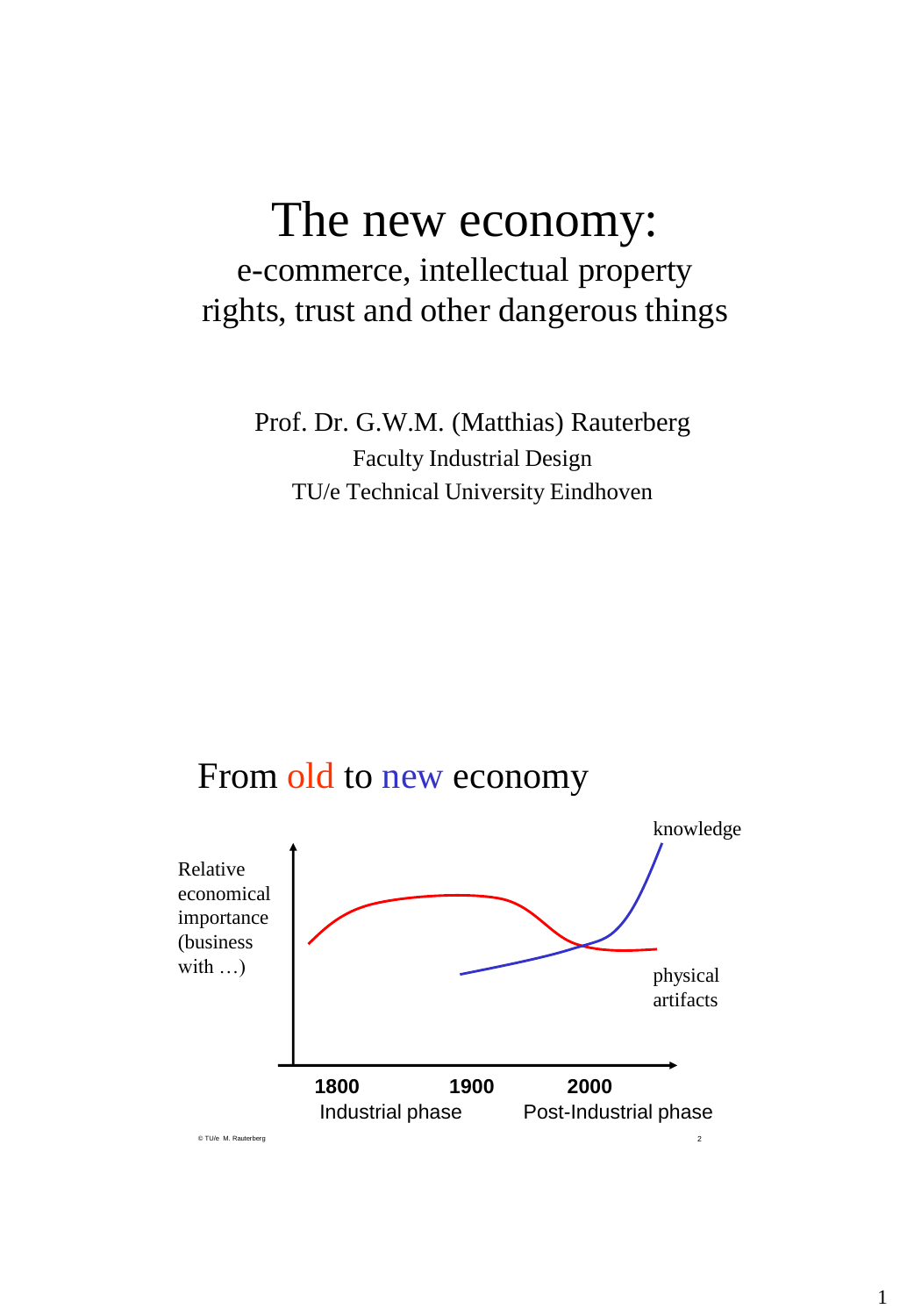### Business in the old economy...



# Definition of Data

1 : factual information (as measurements or statistics) used as a basis for reasoning, discussion, or calculation;

2 : information output by a sensing device or organ that includes both useful and irrelevant or redundant information and must be processed to be meaningful;

3 : information in numerical form that can be digitally transmitted or processed.

[source [Webster's Dictionary](http://www.m-w.com/dictionary.htm)]

© TU/e M. Rauterberg 4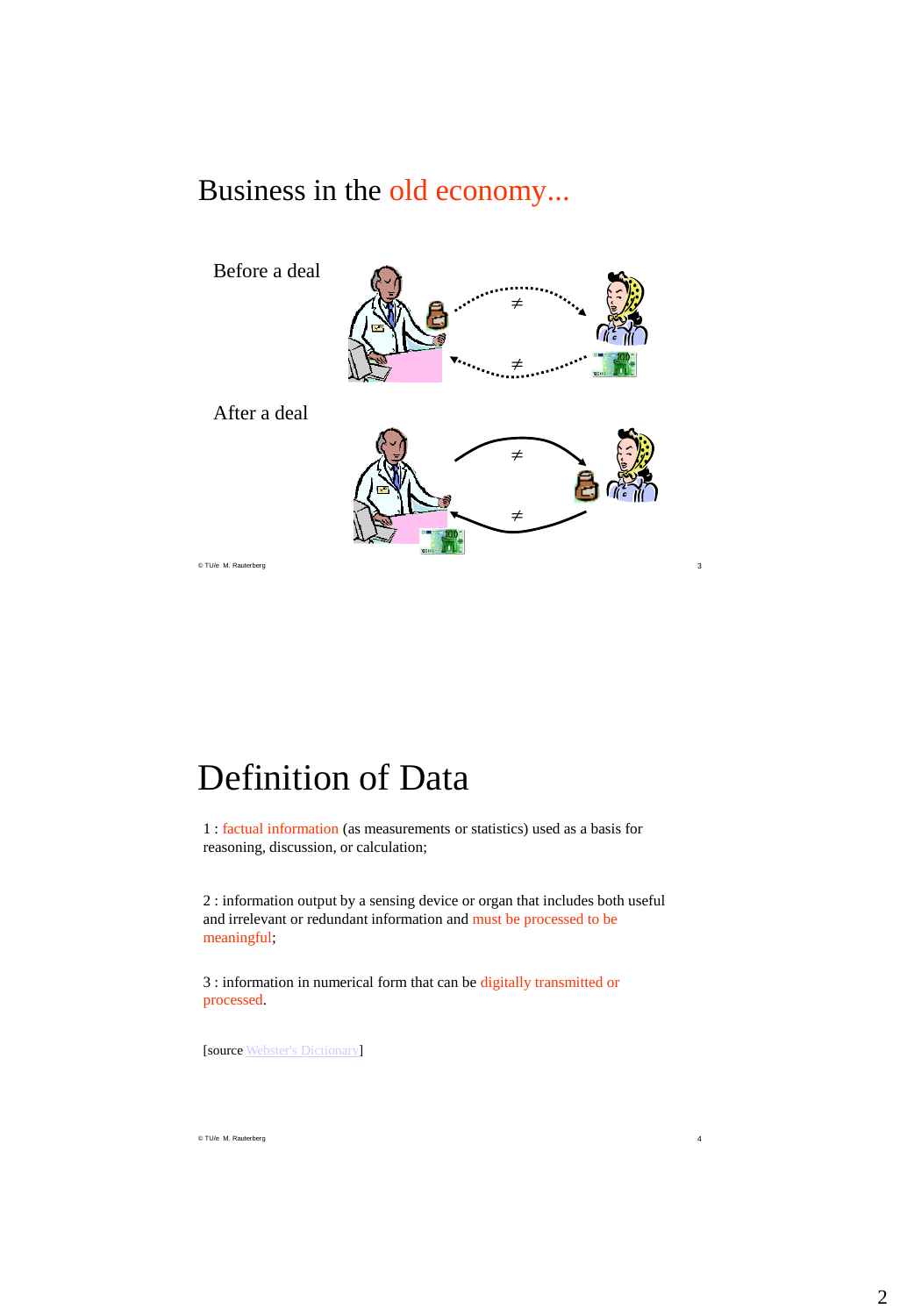## Definition of Information

**1 :** the communication or reception of knowledge or intelligence;

**2 a** (1) **:** knowledge obtained from investigation, study, or instruction (2) **:** intelligence, news (3) **:** facts, data

**b** : the attribute inherent in and communicated by one of two or more alternative sequences or arrangements of something (...) that produce specific effects

**c** (1) **:** a signal or character (...) representing data (2) **:** something (...) which justifies change in a construct (...) that represents physical or mental experience or another construct

**d :** a quantitative measure of the content of information; *specifically* **:** a numerical quantity that measures the uncertainty in the outcome of an experiment to be performed;

**3 :** the act of informing against a person;

**4 :** a formal accusation of a crime made by a prosecuting officer as distinguished from an indictment presented by a grand jury.

[source [Webster's Dictionary](http://www.m-w.com/dictionary.htm)]

© TU/e M. Rauterberg 5

## Definition of Knowledge

**1** *obsolete* **:** cognizance**;**

**2 a** (1) **:** the fact or condition of knowing something with familiarity gained through experience or association (2) **:** acquaintance with or understanding of a science, art, or technique,

**b** (1) **:** the fact or condition of being aware of something (2) **:** the range of one's information or understanding (…),

**c :** the circumstance or condition of apprehending truth or fact through reasoning **:** cognition **d :** the fact or condition of having information or of being learned (…);

**3** *archaic* **:** sexual intercourse**;**

**4 a :** the sum of what is known **:** the body of truth, information, and principles acquired by mankind,

**b** *archaic* **:** a branch of learning.

[source [Webster's Dictionary](http://www.m-w.com/dictionary.htm)]

© TU/e M. Rauterberg 6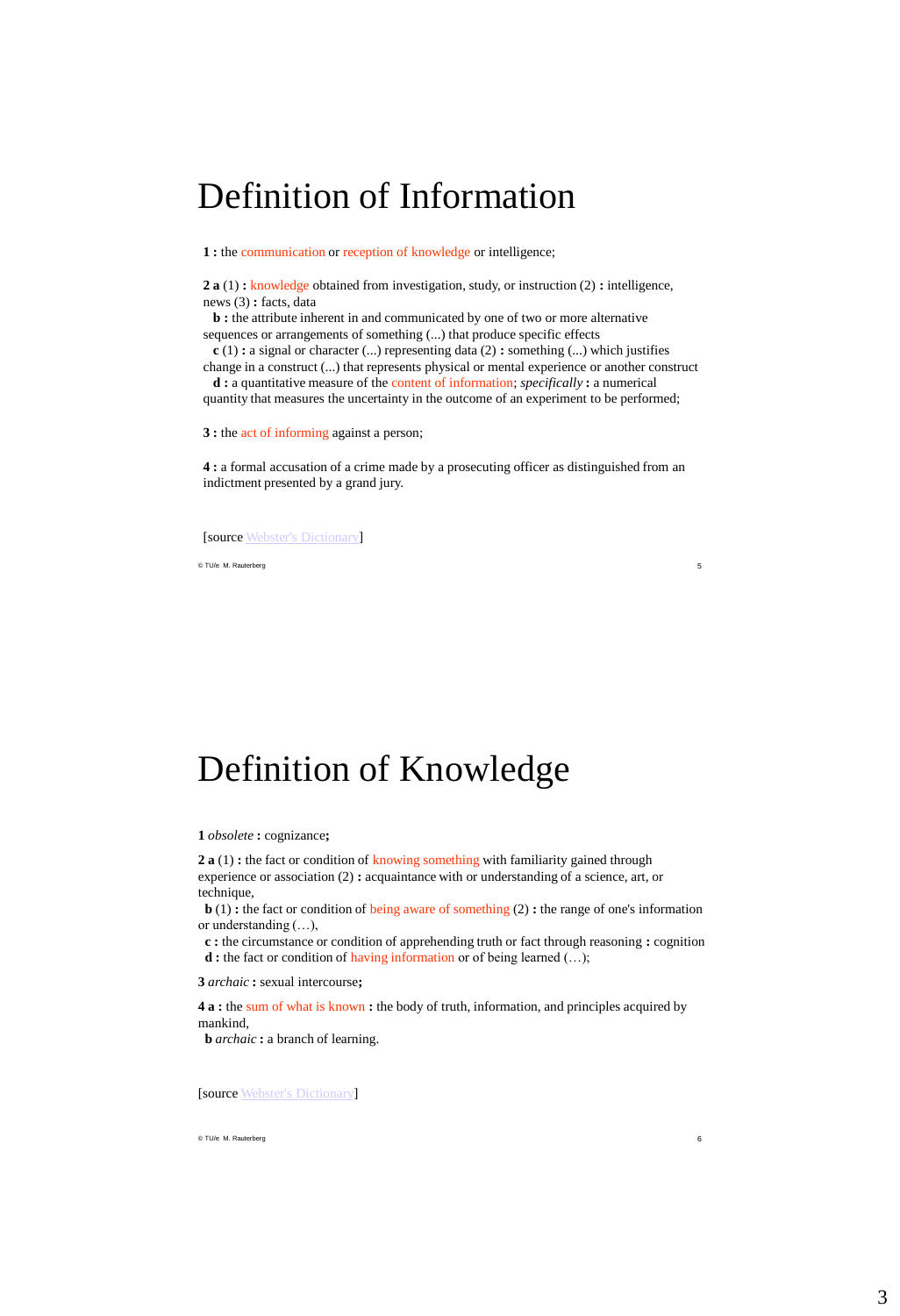



Business in the new economy...

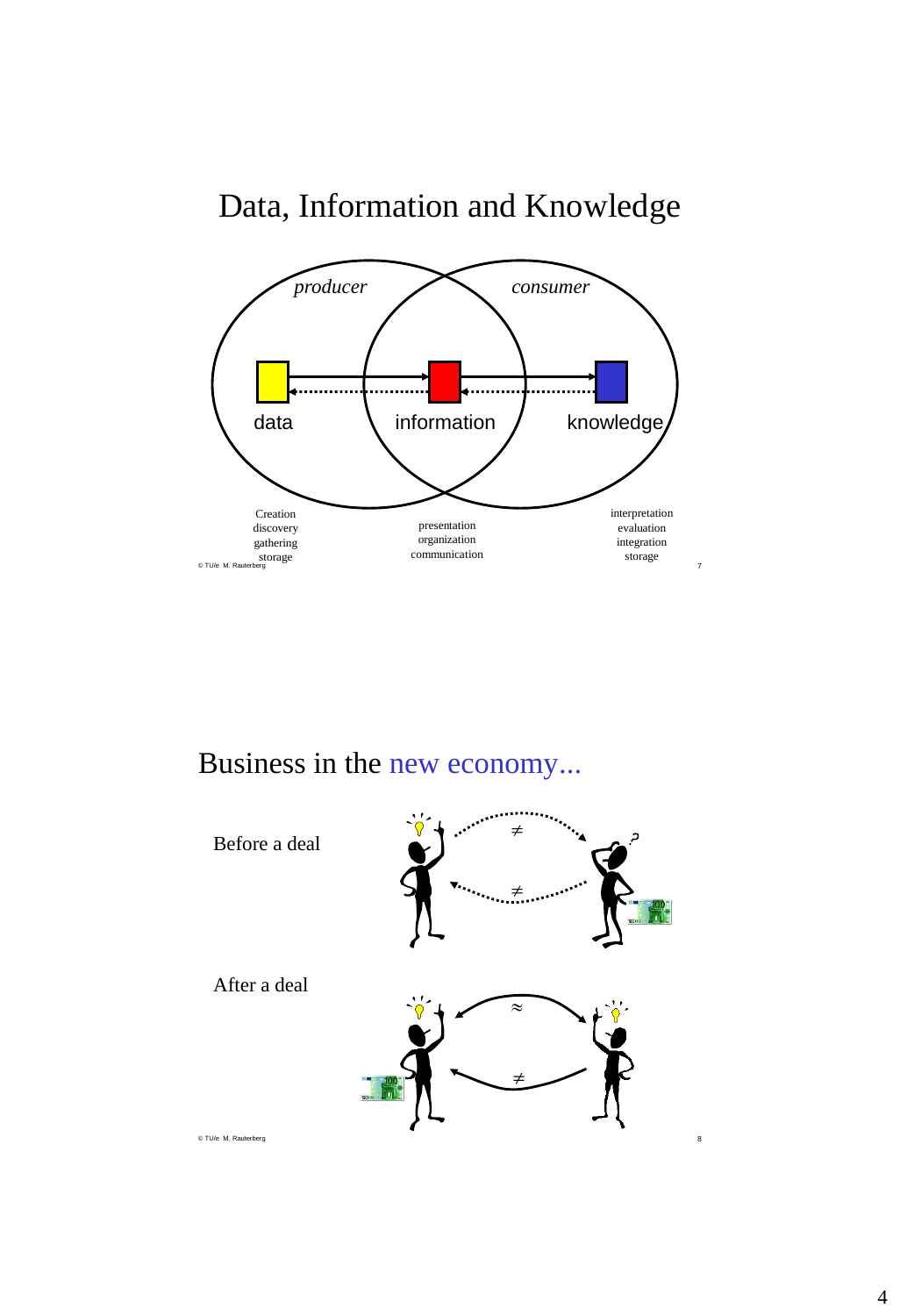## How to make money, if...

|                                | Old economy | New economy |
|--------------------------------|-------------|-------------|
| Access to<br>natural resources | limited     | irrelevant  |
| Access to<br>knowledge         | limited     | "unlimited" |

### The new economy has to make business with *copying* knowledge!

© TU/e M. Rauterberg 9

## Crucial success factors

**Trust:** Consumers' lack of trust can be explained by *concerns* in terms of:

- Security
- Privacy
- Difficulty of use
- Lack of direct interaction (products/services & people)
- Unfamiliarity of new business models
- Legitimacy of businesses
- Credibility of information and knowledge

[F. EGGER, 2001: Trust in e-commerce. PhD project at TU/e]

#### **Knowledge transfer:**

- 70% of knowledge specialists and other business leaders feel they are "reinventing the wheel daily at their jobs."
- 90% of lessons being learned are not being shared with the organization.

[L. MILLER, 2000: International publish report on knowledge management research-

<sub>© TU</sub>\$trategies for the Knowledge Economy: From Rhetoric to Reality. Internal Auditor, October 2000 vol. 57 no. 5, p. 13] <sub>10</sub>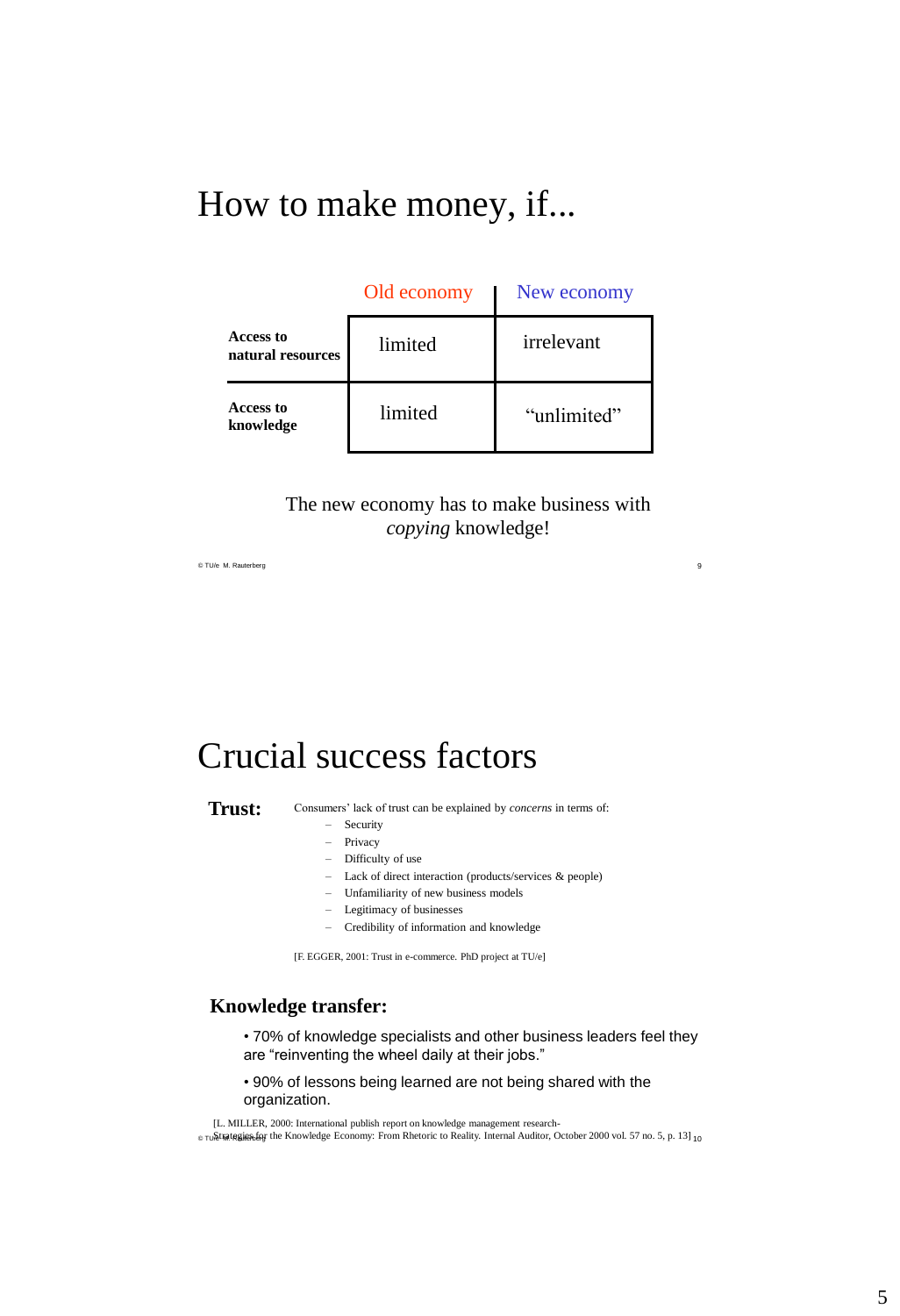

#### Skill Interacts with the Reasons Consumers Do Not Buy On the Web

Analyses based on data from the 1997 CommerceNet/Nielsen Internet Demographic Survey

© TU/e M. Rauterberg 11

Limiting factors

#### Trust

- perceived trustworthiness  $\neq$  objective trustworthiness
- individuals differ as to their *general propensity* to trust

### Attention

- human attention span is NOT unlimited
- "new economy" leads to "attention economy"

#### Intellectual property rights

- guarantee of the distinction between *original* and *copy*
- automated copy-right checker
- punishability (can and will lead to mistrust!)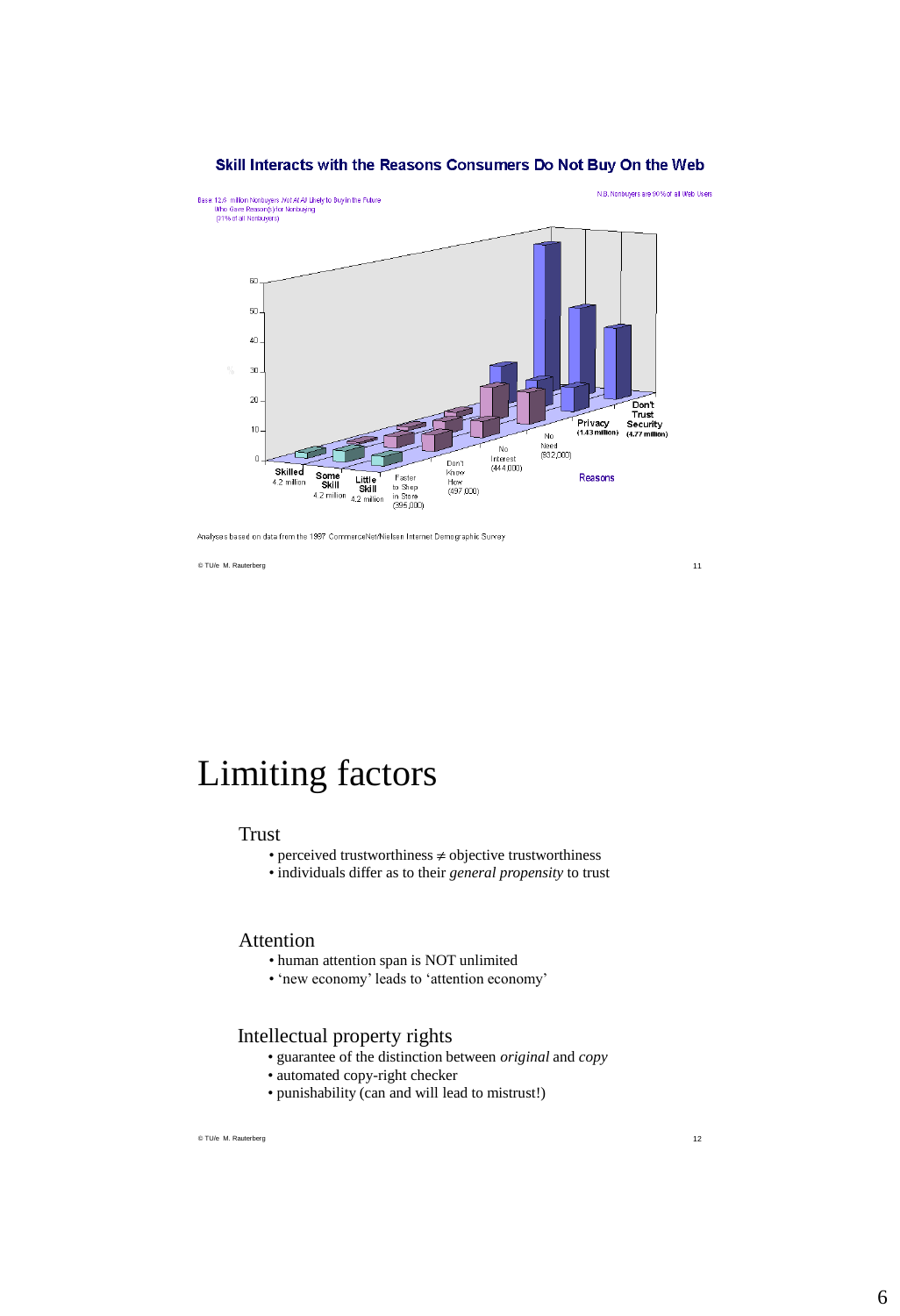# Information and Attention



Public versus protected Knowledge